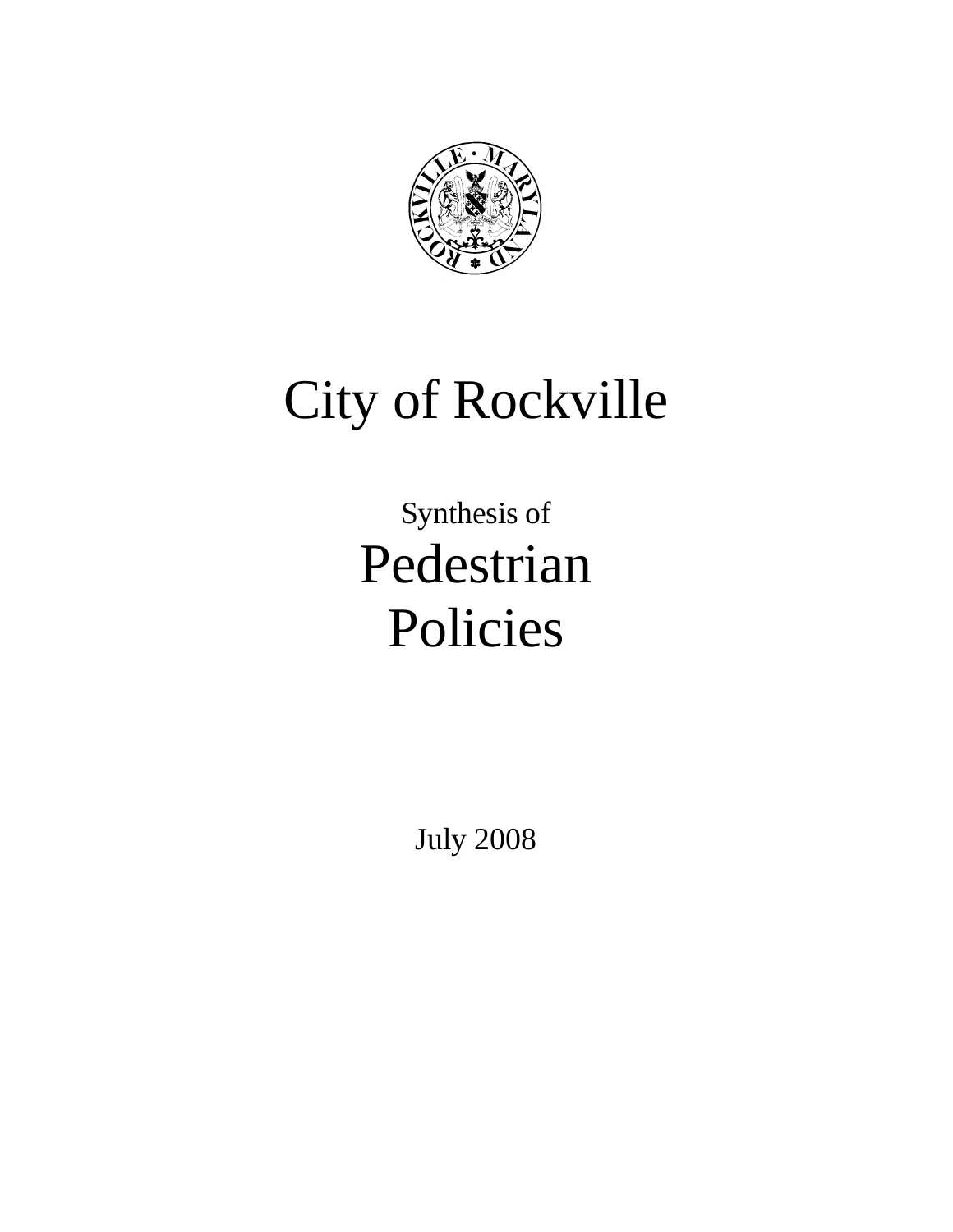# **CITY OF ROCKVILLE PEDESTRIAN POLICIES**<br>TABLE OF CONTENTS

| $\mathsf{A}$ .                                                                                  |  |
|-------------------------------------------------------------------------------------------------|--|
| $\mathbf{B}$                                                                                    |  |
| EXISTING STREETS AND ESTABLISHING CONNECTIVITY BETWEEN SEPARATED<br>$\mathcal{C}_{\mathcal{C}}$ |  |
| D.                                                                                              |  |
|                                                                                                 |  |
|                                                                                                 |  |
|                                                                                                 |  |
|                                                                                                 |  |
|                                                                                                 |  |
|                                                                                                 |  |
|                                                                                                 |  |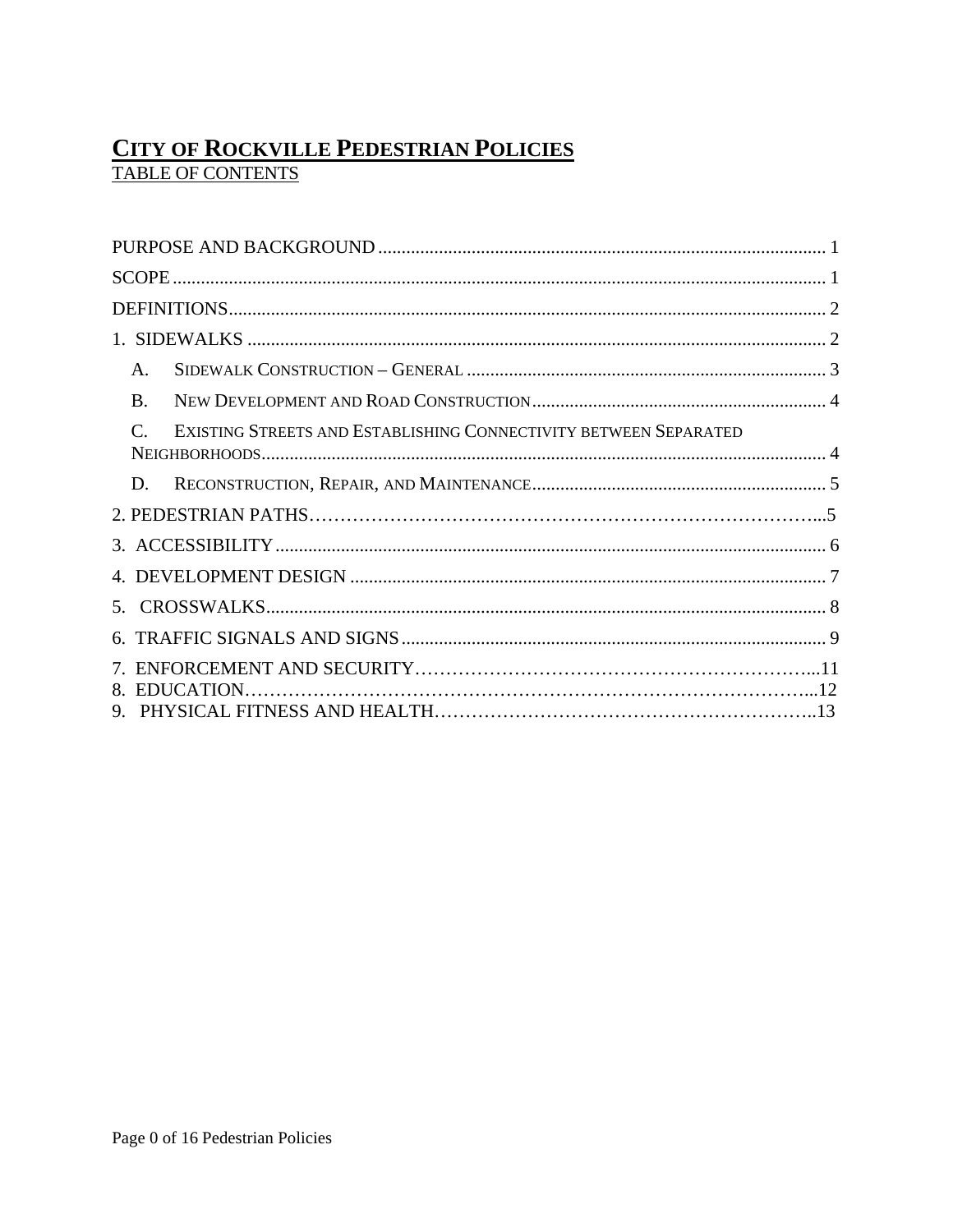#### <span id="page-2-0"></span>**PURPOSE AND BACKGROUND**

A community is characterized by its attitude toward pedestrians. To many, the term "pedestrianfriendly" suggests neighborliness, a variety of transportation options, and certain levels of convenience, comfort and safety. In other words, the community's accommodation of pedestrians is a reflection of its quality of life. Even with the best of attractions to offer its citizens, a community is incomplete unless one can walk to those attractions.

Nearly everyone is a pedestrian. Even for automobile and transit users, walking is a part of travel to the workplace and the market. For some, walking is a legitimate option for the entire commuting or shopping trip, reducing automobile trip generation. Increasing pedestrian options can therefore be a part of traffic demand management. Above the subsistence level, the purposes of walking can include attending community and social functions, visiting neighbors, and simple leisure-time pleasure. In a well-balanced community, the pursuit of these endeavors is not constrained by a lack of safe pedestrian facilities, or limited to those having access to the automobile. The lack of such constraints maximizes freedom of action for groups such as children, the elderly, those with disabilities, and transit users.

Walking is not just a means of travel between an origin and a destination, but it is also healthy exercise, along with related activities like jogging. Health issues will become more significant as the general population ages, and walking has been identified as being beneficial to the maintenance of health and in the prevention and treatment of certain illnesses. From a health standpoint alone, public support for pedestrian facilities can and should be encouraged.

It cannot be said that Rockville has always been pedestrian-friendly. The City's formative years in the 1950's and 60's were spent as an automobile-oriented commuter suburb. Consistent with that "suburban" background, the attention given in those decades to pedestrian mobility was slight. With the 1970's, two energy crises and a new environmental sensitivity began to change the picture. The City's mix of employment and residents became more balanced, and the City began to focus on transportation alternatives other than the automobile. The City has since developed a greater awareness of the need to provide for pedestrian mobility-- new laws have been enacted, new standards have been set, and millions of dollars have been spent in expanding, improving, and maintaining pedestrian facilities.

The physical and policy barriers created in earlier years, however, have slowed progress and/or led to the use of compromise solutions. There has been a coincident lack of cohesion in the City's overall efforts, primarily because pedestrian considerations have so often been handled as an adjunct to some "greater" effort. Pedestrian planning and design need to be regarded more comprehensively, and their intentions accorded greater weight in the choice among competing public objectives.

#### **SCOPE**

The "unified" policy proposed herein is composed of a series of individual policy statements. Intended to be a "living" document, it is subject to change as policies are formulated, amended, or deleted. The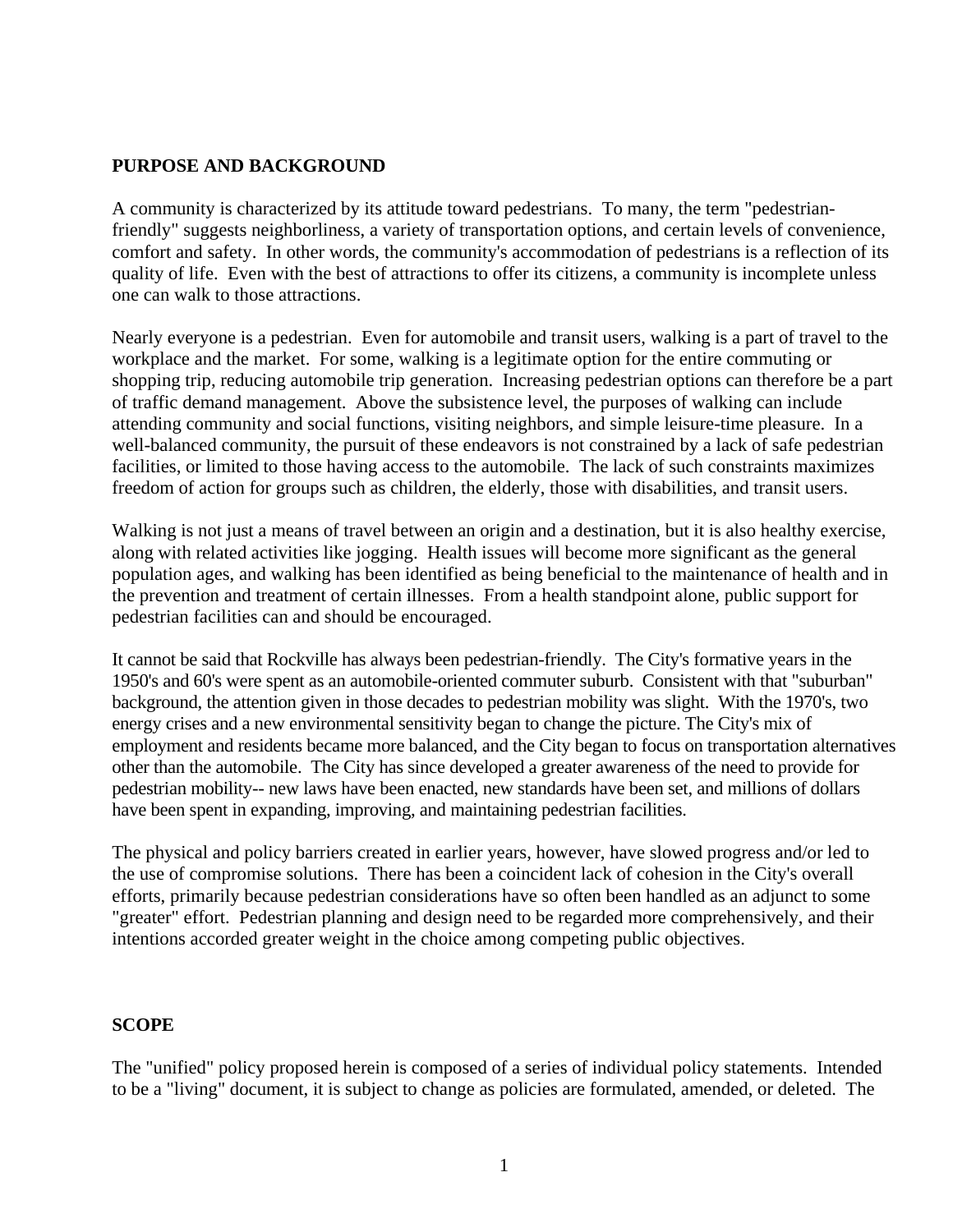<span id="page-3-0"></span>policy statements are written mainly from the viewpoint of what the citizen can expect from the City. Each policy statement has been assigned to one of nine topical areas, with each topic introduced by a brief section of background commentary.

One of the chief criteria in the development of these policies is consistency with established City goals. These goals have been derived from the 2002 Comprehensive Master Plan, the Mayor and Council's Vision of Rockville in 2020, and the 2004 Bikeway Master Plan. Sources of more specific policies include legal documents such as the Rockville City Code and Maryland Vehicle Law.

### **DEFINITIONS**

In this document, the words "shall," "should," and "may" imply a specific level of application for individual policies. These words are defined as follows:

SHALL - A mandatory condition. Policies so described are required to be carried out on an ongoing basis or brought to completion as soon as possible.

SHOULD - An advisory condition, typically in the pursuit of longer-term goals and frequently in recognition of restraints or other public objectives.

MAY - A permissive condition typically associated with applications that are desirable or useful in certain situations.

Wherever the word "walk" is used as a verb in this document, it is intended to refer to the movement of all those who use pedestrian facilities.

#### **1. SIDEWALKS**

Sidewalks parallel to public streets are central to any system of urban pedestrian access. The City's Subdivision Regulations (Chapter 25, Rockville City Code) and Street Construction Standards (Chapter 21, Rockville City Code) provide the legal basis for Rockville's sidewalk system. These laws require that sidewalks be constructed on both sides of the street in most new subdivisions, with specific requirements for sidewalks as prescribed by the Mayor and Council. The City also installs sidewalks on its own roadway projects. On arterial streets like Wootton Parkway, practice has been to provide an extrawide sidewalk/bike path combination on at least one side of the street.

In general, the State Highway Administration (SHA) does not provide for sidewalks, thus installation adjacent to State highways in Rockville is almost always the responsibility of the City. Since the mid-1980's, the SHA has been installing some sidewalks in conjunction with new roadway construction, but, similar to other sidewalks along State highways, maintenance remains a City responsibility.

Some streets in Rockville remain without sidewalks, particularly in older neighborhoods. Construction in these areas is made more difficult by such factors as insufficient right-of-way, poorly defined road edge, adverse grading, or private landscaping within the right-of-way. Projects can also be hampered by a lack of support from owners of properties directly adjacent to the proposed sidewalk.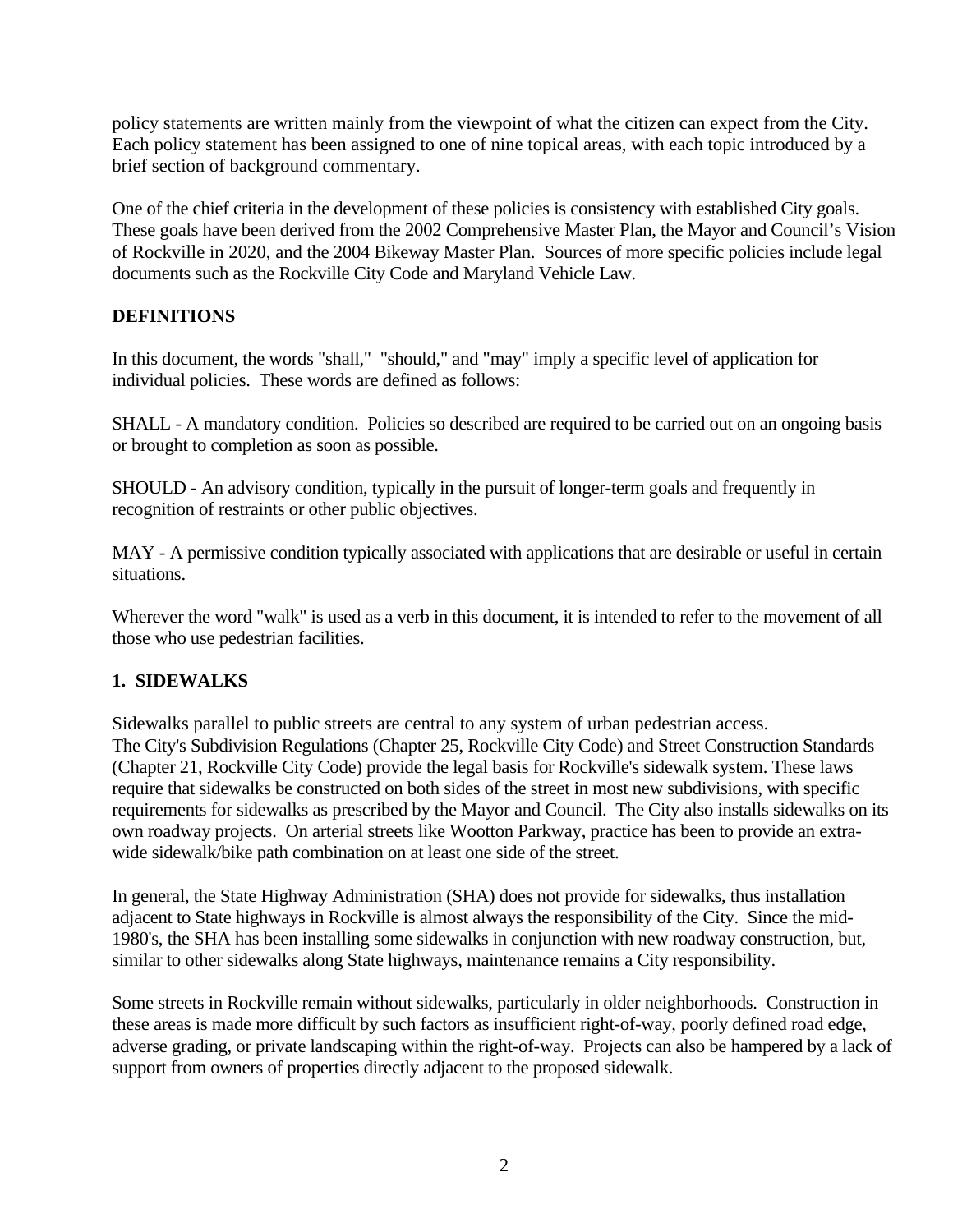<span id="page-4-0"></span>Because of the large amount of missing sidewalks in the City and the costs associated with constructing sidewalks, the City has created a Sidewalk Prioritization Policy. The Rockville Sidewalk Prioritization Policy helps determine in what order the City should construct sidewalks, which is a helpful tool for including sidewalks in the Citywide Capital Improvements Program. The order, or prioritization, will be based on the total score; the sum of the utility score, a measure of predicted pedestrian trips and the traffic conditions score, a measure of the safety risks as a result of the missing sidewalk.

Sidewalks will be grouped into one of five groups, A through E, with A being the highest range of scores and E being the lowest range of scores. In addition to the missing link's total score, information about available City right-of-way, public support for the construction of the sidewalk, and the potential environmental impacts of constructing the sidewalk will be taken into consideration when determining the timeline for planning, design, and construction of the sidewalk.

As important as the expansion of the sidewalk system is the quality of maintenance for existing sidewalks. Repair or replacement of sidewalks is accomplished both by City forces and by private enterprise under annual City contract. Over the last several years, the City has committed approximately \$400,000 annually to sidewalk repair.

#### A. Sidewalk Construction – General

- 1. The Rockville Sidewalk Prioritization Policy will provide primary guidance for the order in which sidewalks are constructed.
- 2. All sidewalks shall be a minimum of 4 feet in width, but a minimum of 5-foot sidewalk is preferred. To comply with SHA policies, all sidewalks adjacent to state roadways or sidewalks funded through state grants shall be a minimum of 5 feet in width. An 8-foot width is preferred in non-residential streets wherever feasible. Concrete is to be preferred in residential and business areas generally, with brick being reserved for use in areas of institutional or historical significance. Asphalt should be limited to use in combined pedestrian/bicycle facilities and for sidewalks of a temporary nature. Asphalt may also be used in place of concrete for pedestrian pathways not adjacent to public streets (see Section 2, Pedestrian Paths) Pervious concrete should also be considered.
- 3. Sidewalks should be separated from the adjacent roadway by a buffer strip at least three (3) feet wide. This is especially important along high-speed, high-volume streets on which vehicle travel occurs adjacent to the curb. Separation can take the form of a grass strip, a protective berm, or a wider sidewalk section that effectively provides a buffer while also supporting traffic control devices, street lighting, and landscaping. Every feasible effort shall be made to ensure that the buffer strip design is sufficient to prevent snow plowed from the street from being placed on the sidewalk.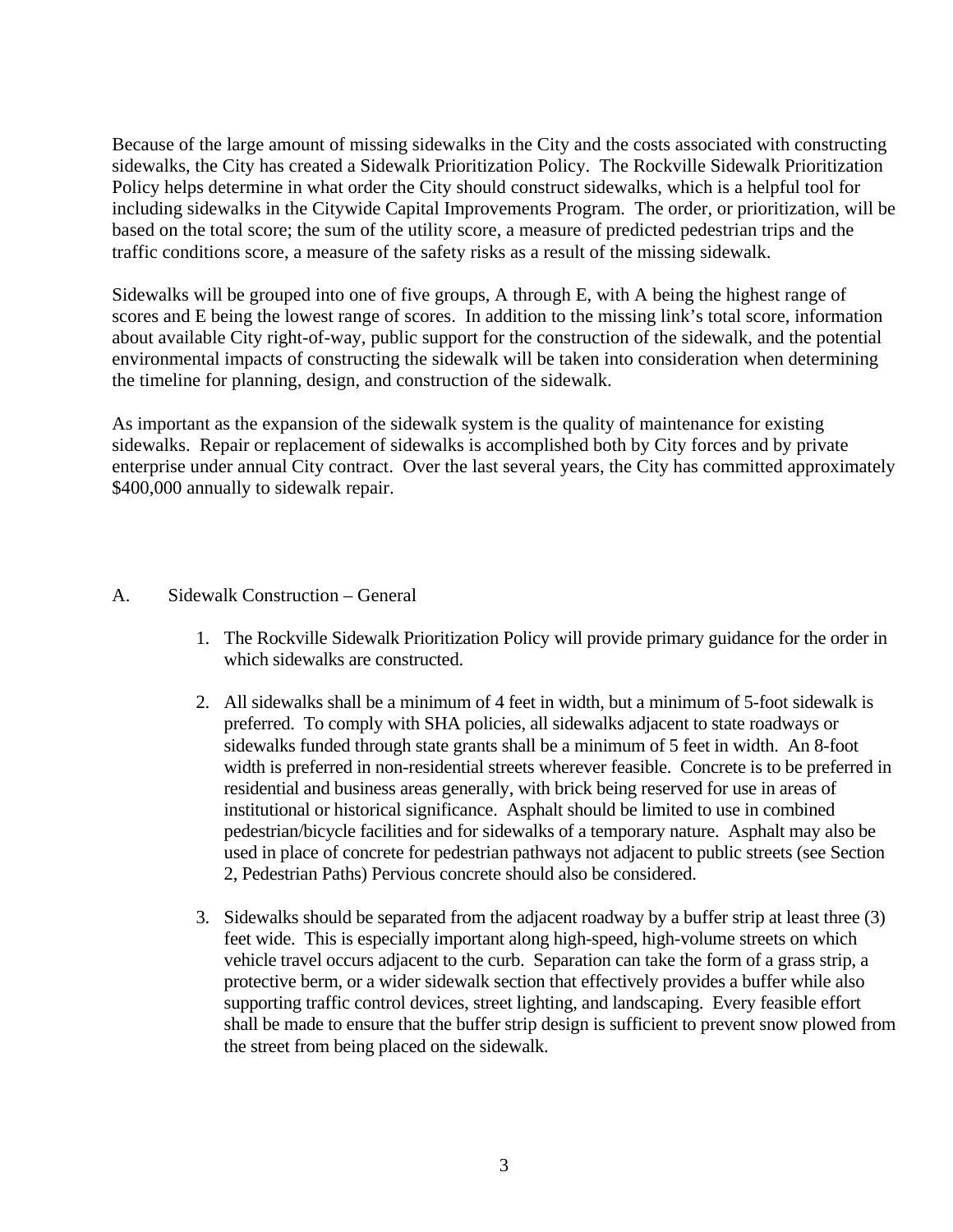- <span id="page-5-0"></span>4. In both new and existing developments, raised pedestrian refuge areas may be provided at intersections and other street crossing points. These refuges can take the form of islands or peninsular curb extensions ("chokers"). In coordination with sidewalks, chokers are to be particularly encouraged at intersections where both vehicle and pedestrian movements are heavy and where on-street parking may be desirable. Such refuges shall be considered in accordance with supplemental warrants to be adopted by the City. Island refuges are especially encouraged in the vicinity of bus stops.
- B. New Development and Road Construction
	- 1. In new subdivisions, sidewalks shall be constructed on both sides of each street.
	- 2. In the Town Center, sidewalks shall be provided on both sides of each street, and shall be constructed in compliance with the design criteria contained in the Town Center Urban Design Plan.
	- 3. In conjunction with new roadway construction or major reconstruction, the City should construct sidewalks on both sides of the street.
	- 4. Parallel to arterial streets and in other locations listed in the City's Bikeway Master Plan, the City may provide a wider hard-surface pathway to accommodate bicycles as well as pedestrians. The width of such facilities shall be at least eight (8) feet, and preferably ten (10) feet.
	- 5. In reviewing plans for construction or reconstruction of State highways, the City should encourage the construction and/or improvement of sidewalks and other pedestrian amenities by the State, consistent with these policies.
	- 6. The appropriate standards of the Rockville Pike Plan and the Town Center Urban Design Plan shall be followed in the sizing and buffering of sidewalks. Protective berms are to be especially encouraged as sidewalk buffers along Rockville Pike and Hungerford Drive, Rockville's busiest and most hazardous streets.
- C. Existing Streets and Establishing Connectivity between Separated Neighborhoods
	- 1. The City shall actively pursue the installation of sidewalks along existing streets without sidewalks, following the prioritization established by the City's Sidewalk Prioritization **Method**
	- 2. The SHA should be encouraged to increase its participation in the funding and construction of sidewalks within the City. In the absence of State participation, the City shall construct (or have developers construct) and maintain sidewalks along State highways.
	- 3. New sidewalks on existing streets may be constructed at public expense on the basis of established priorities and available funding. Private funding opportunities should also be sought, especially for locations adjacent to undeveloped properties, for special-purpose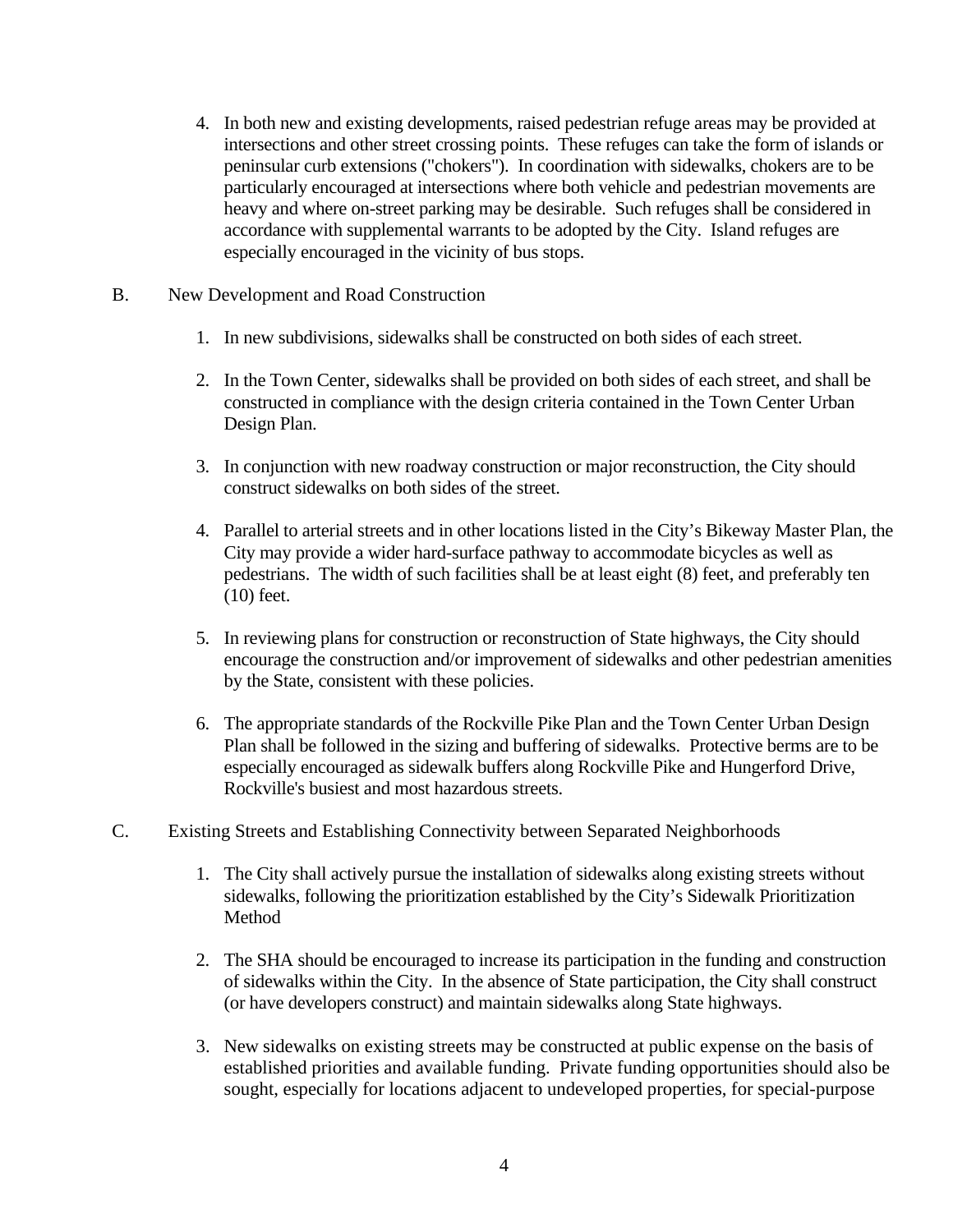<span id="page-6-0"></span>projects, and to accelerate projects with low public priority. Adjacent property owners should be assessed for their specific design requests that exceed normal sidewalk standards.

- 4. The City shall identify impediments, obstacles, and unsafe conditions that impede connectivity between neighborhoods, activity centers, and transportation facilities, including parks, playgrounds, and bus stops, and shall consider appropriate improvements to sidewalks, lighting, signage, crosswalks, and other systems that enhance pedestrian mobility and safety. The City shall work with other governments and jurisdictions to improve pedestrian connectivity from Rockville to adjacent areas, especially as a part of overall traffic mitigation efforts and in conjunction with developments in Transit-Oriented Areas (TOAs). TOAs are areas where viable non-auto options exist and include areas within  $7/10^{ths}$  of a mile accessible walking distance from existing and programmed Metro stations and fixed-guideway transit stations on dedicated transit rights-of-way; may also include major access routes to these areas.
- D. Reconstruction, Repair, and Maintenance
	- 1. Reconstruction and repair of all public sidewalks may be accomplished at the City's expense, with the exception of the few segments of sidewalk owned and maintained by the SHA. The cycle of reconstruction and the need for repairs shall be determined by the Department of Public Works.
	- 2. The City shall identify and take action to relocate or remove obstructions to sidewalk accessibility, including but not limited to utility poles, fire hydrants, newspaper vending machines, mailboxes, and overhanging tree branches. Standards for accessibility shall be in accordance with the Americans with Disabilities Act (ADA).
	- 3. Owners of abutting properties shall be responsible for snow removal, grass strip cutting, weed control and other sidewalk maintenance of a less capital-intensive nature. For "reverse frontage" situations, where the sidewalk is generally inaccessible from the adjacent property, the City may provide maintenance when and where resources permit. All sidewalks fronting City owned properties shall be maintained by the City.

#### **2. PEDESTRIAN PATHS**

Pedestrian paths refer to all public pedestrian facilities other than sidewalks. Examples include public pathways within exclusive rights-of-way or easements, vehicle-free pedestrian zones, and pedestrian grade separations. The category could also be extended to include pathways through parks or other public properties that serve as through pedestrian and bicycle routes...

1. In the design of subdivisions, and major commercial developments, public easements and pathways shall be encouraged through and between properties to shorten walking paths for pedestrians generated within the site, as well as for those desiring to pass through the site. The need to provide convenient pedestrian access should be balanced against the occasional "nuisance value" of these pathways to the particular site.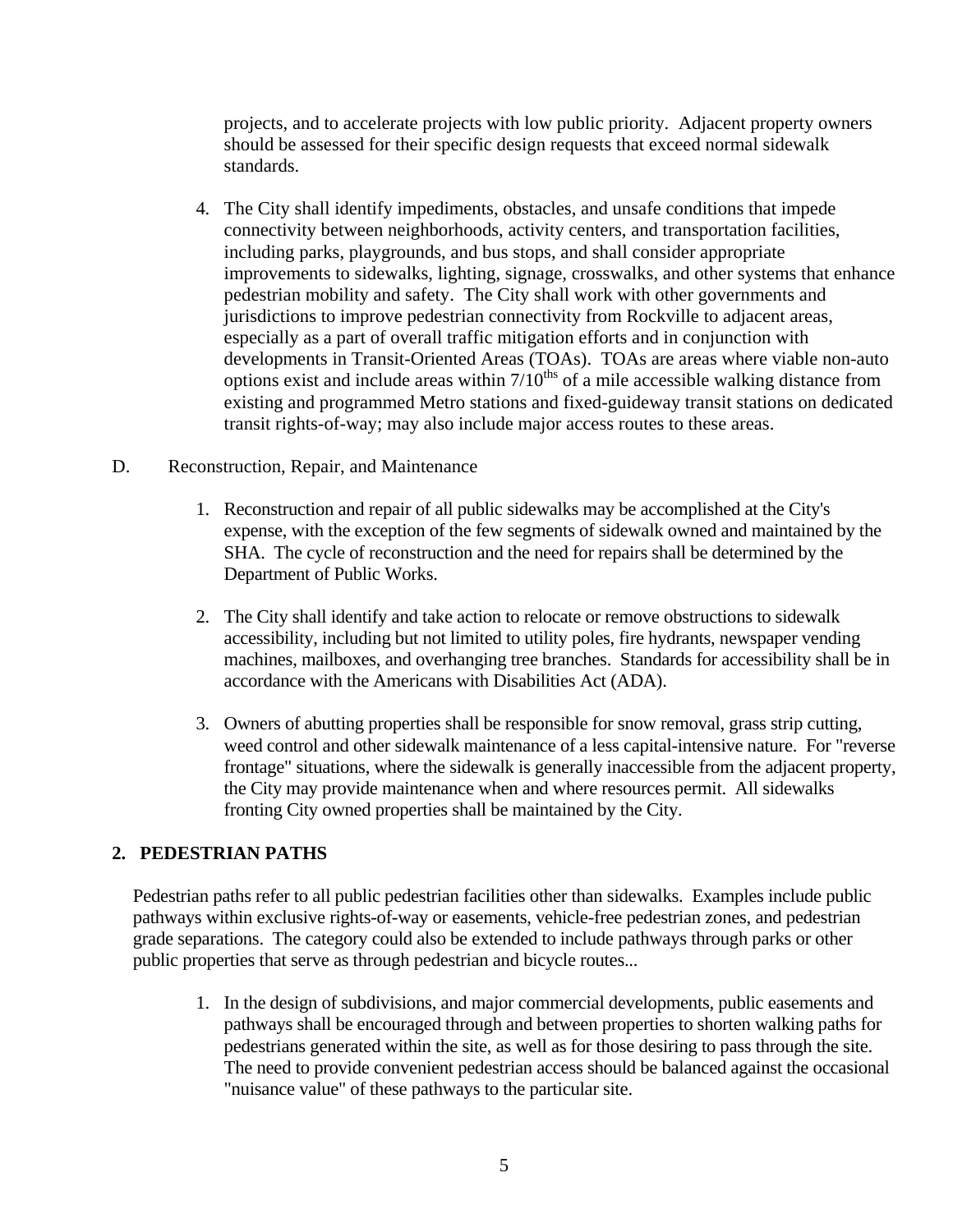- <span id="page-7-0"></span>2. Pathways shall be hard-surfaced, paved in either concrete or asphalt. The latter material is preferred if joint use with bicycle traffic is intended. Brick or other hard-surface treatment may be used to maintain aesthetic compatibility with the developed site. Pervious concrete should also be considered.
- 3. Where pedestrian paths traverse private property, the owners should be encouraged to provide amenities such as lighting and landscaping that enhance the safety, utility, and attractiveness of these walkways.
- 4. Further opportunities to provide vehicle-free zones should be explored, particularly within the Town Center.
- 5. Further opportunities to provide bridges and underpasses for pedestrians should be explored and should be identified both in the Master Plan and in major development proposals.
- 6. Within the Town Center, design and operational features favoring safe and convenient pedestrian travel at street level shall be encouraged. Complementary grade-separated facilities, however, should be considered to eliminate conflicts for pedestrians crossing major roadways such as Hungerford Drive (MD Route 355).
- 7. Walking surfaces of pedestrian grade separations should be slip-resistant, and should continue to exhibit adequate friction characteristics when wet.
- 8. Commercial buildings shall be connected to public sidewalks through pedestrian paths.

# **3. ACCESSIBILITY**

A long-standing City objective has been to make all street crossings accessible to those with disabilities. This can be accomplished by providing curb ramps at street corners and other designated crossing points. A secondary rationale for providing curb ramps is improving accessibility and safety for those walking with carts, baby strollers and the like.

The Americans with Disabilities Act (ADA) has provided an additional impetus for improving accessibility. Not only does the ADA have requirements for curb ramp improvements but also suggests new areas for improved disabled accessibility, such as at bus stops and provision for barrier-free driveway apron designs.

- 1. Curb ramps meeting ADA requirements (specifically, the Uniform Federal Accessibility Standards (UFAS)) shall be constructed to provide access to every legally defined crosswalk, both marked and unmarked.
- 2. Curb ramps shall be installed in conjunction with sidewalk construction in all new land developments and public roadway projects.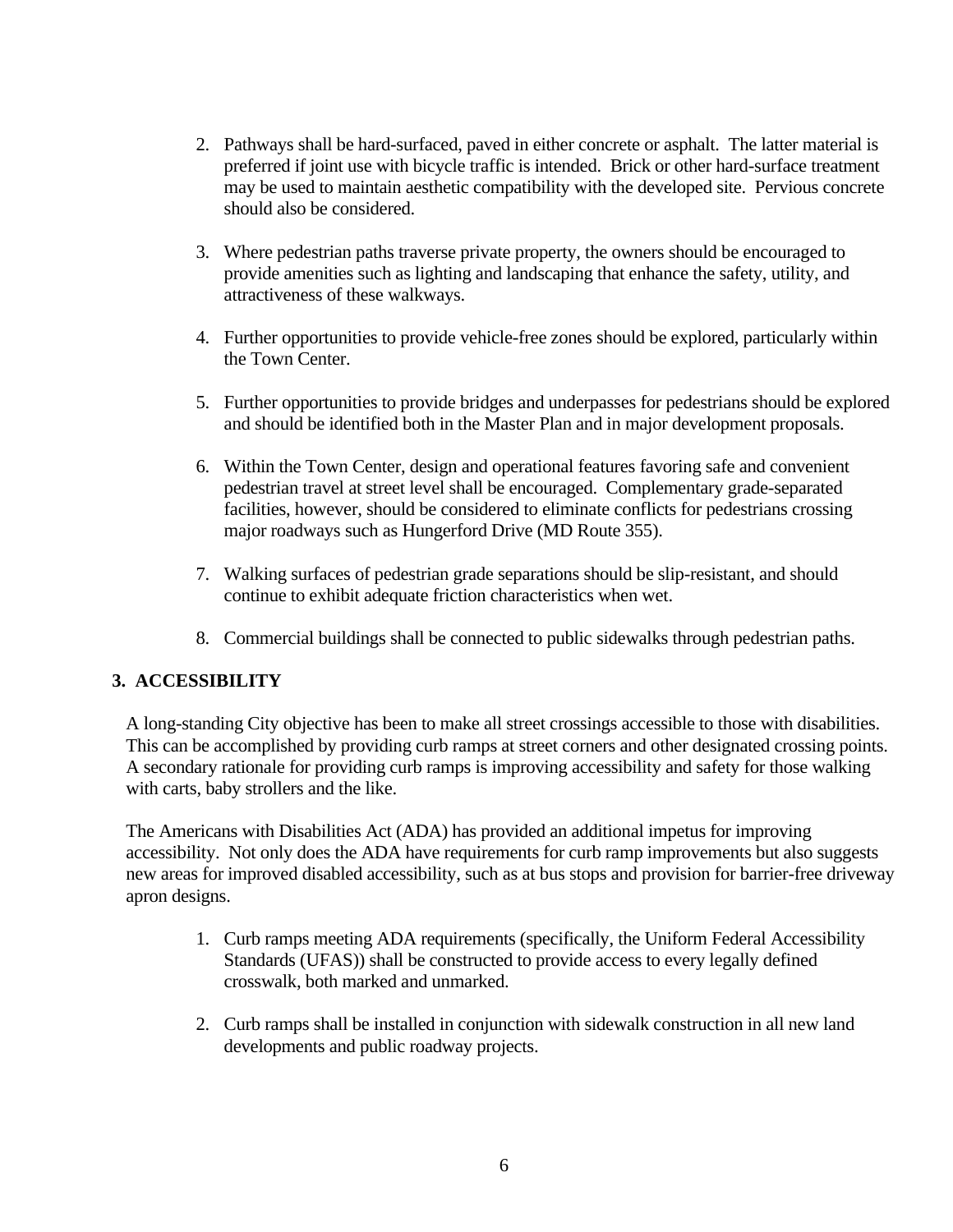- <span id="page-8-0"></span>3. City standards for bus stop pads and barrier-free driveway aprons shall be developed, employed, and updated periodically to meet the most recent ADA requirements.
- 4. The City should construct wheelchair-accessible pads at bus stops, eliminate barriers at driveways, and replace older curb ramps not meeting UFAS standards. Curb ramps with detectable warning devices conforming to the Americans with Disabilities Act Accessibility Guidelines (ADAAG) shall be installed.
- 5. Highest priority in City programs for curb ramps (both standard and enhanced), bus stop pads, and level driveway aprons should be given to specific requests from the disabled community.
- 6. Traffic signal pushbuttons and pedestrian informational signs shall be placed to be readily accessible to the disabled. Where appropriate, Accessible Pedestrian Signals (APS) are encouraged.

# **4. DEVELOPMENT DESIGN**

While pedestrian circulation has usually been considered in the internal planning of residential neighborhoods and business areas like the Town Center, there has been a tendency to view the pedestrian aspects of new developments in isolation. In automobile-oriented commercial areas like research parks, pedestrian considerations have been neglected more often than not. As a result, a large number of discontinuities have developed in the City's pedestrian network. New development of all kinds should be viewed as an opportunity to enhance the extent and continuity of the City's pedestrian facilities. New buildings and redevelopment should be pedestrian oriented.

- 1. In considering new commercial development or redevelopment, the City shall require that sidewalks be constructed parallel to all streets in accordance with (as applicable) the Rockville City Code, the Town Center Urban Design Plan, the Rockville Pike Plan, and these pedestrian policies.
- 2. Proprietors should be encouraged to provide facilities that enhance pedestrian circulation and accessibility on previously developed sites. The City's encouragement of such on-site improvements should be well publicized in the business community.
- 3. All commercial buildings, as well as public facilities not located directly on streets, shall be linked to the public sidewalk network with conveniently placed and reasonably direct pedestrian facilities. Pedestrians shall not be required to walk within driveways or parking aisles to reach external streets and sidewalks.
- 4. Connecting walkways and easements between adjacent commercial properties and residential developments are encouraged and should be provided.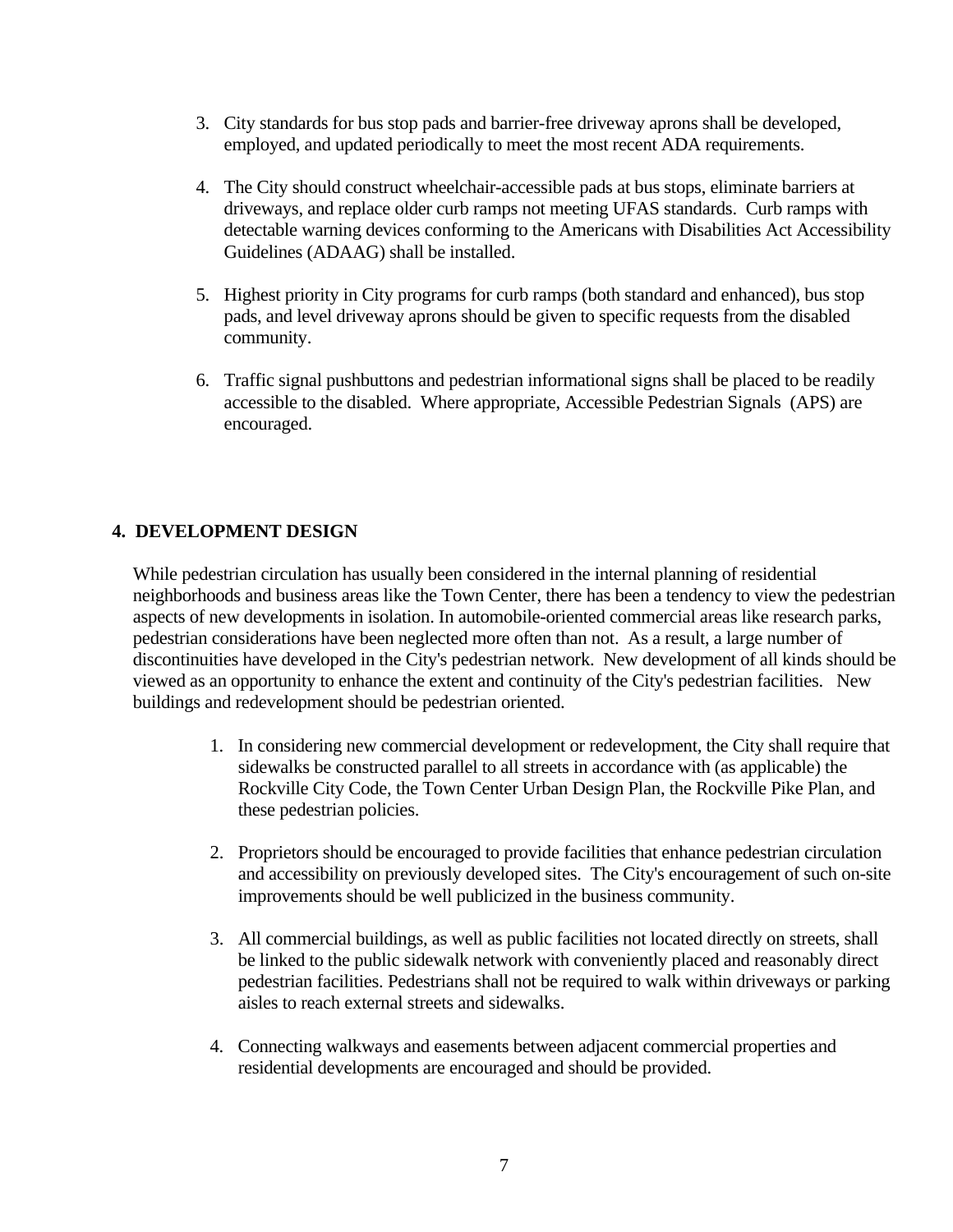- <span id="page-9-0"></span>5. For large office and retail developments located adjacent to major streets (or other potential impediments to pedestrian movement), opportunities to provide grade-separated pedestrian facilities should be explored and, if possible, implemented. Such opportunities need not be specifically identified in the Master Plan.
- 6. Pedestrian access within all development sites and to all buildings shall comply with ADA requirements.
- 7. The need to assure acceptable pedestrian crossing times at key intersections shall be considered in traffic impact studies for new developments.
- 8. For major developments, pedestrian demands should be quantitatively modeled to help determine the optimal location and size of pedestrian facilities. Such analyses would examine the mutual impact between pedestrian and vehicular flows.

### **5. CROSSWALKS**

 Maryland Law defines a crosswalk as any marked crossing or that part of a roadway intersection that is the prolongation or connection of sidewalks, whether marked or unmarked. Under this definition, a great majority of the City's crosswalks are unmarked. While marking all crosswalks is both unnecessary and cost-prohibitive, there should be a consistent method of determining crosswalks to be marked and available resources to install and maintain them.

- 1. Crosswalks shall be marked within school zones, at all signalized intersections, adjacent to Metro stations, and at all locations with at least a moderate concentration of pedestrian activity, especially in commercial areas.
- 2. A marked crosswalk should be designated by the presence of two parallel white lines 12" wide, spaced at least 6' apart.
- 3. The standard width of marked crosswalks shall be 8' in residential areas and 10' in business areas. Crosswalks of 6' width should only be used where restrained by geometrics. Crosswalks greater than 10' wide can and should be used at locations where pedestrian demand is heavy.
- 4. Away from intersections, "mid-block" crosswalks should only be designated at locations where justified by pedestrian demand and where the safety of the crosswalk location can be reasonably verified by the City. The crosswalk should be visually distinctive to a level exceeding City standards for the appropriate street class.
- 5. All crosswalks, especially those unprotected by signal or STOP sign control, should be monitored for sight distance obstructions. If identified, such obstructions should be removed.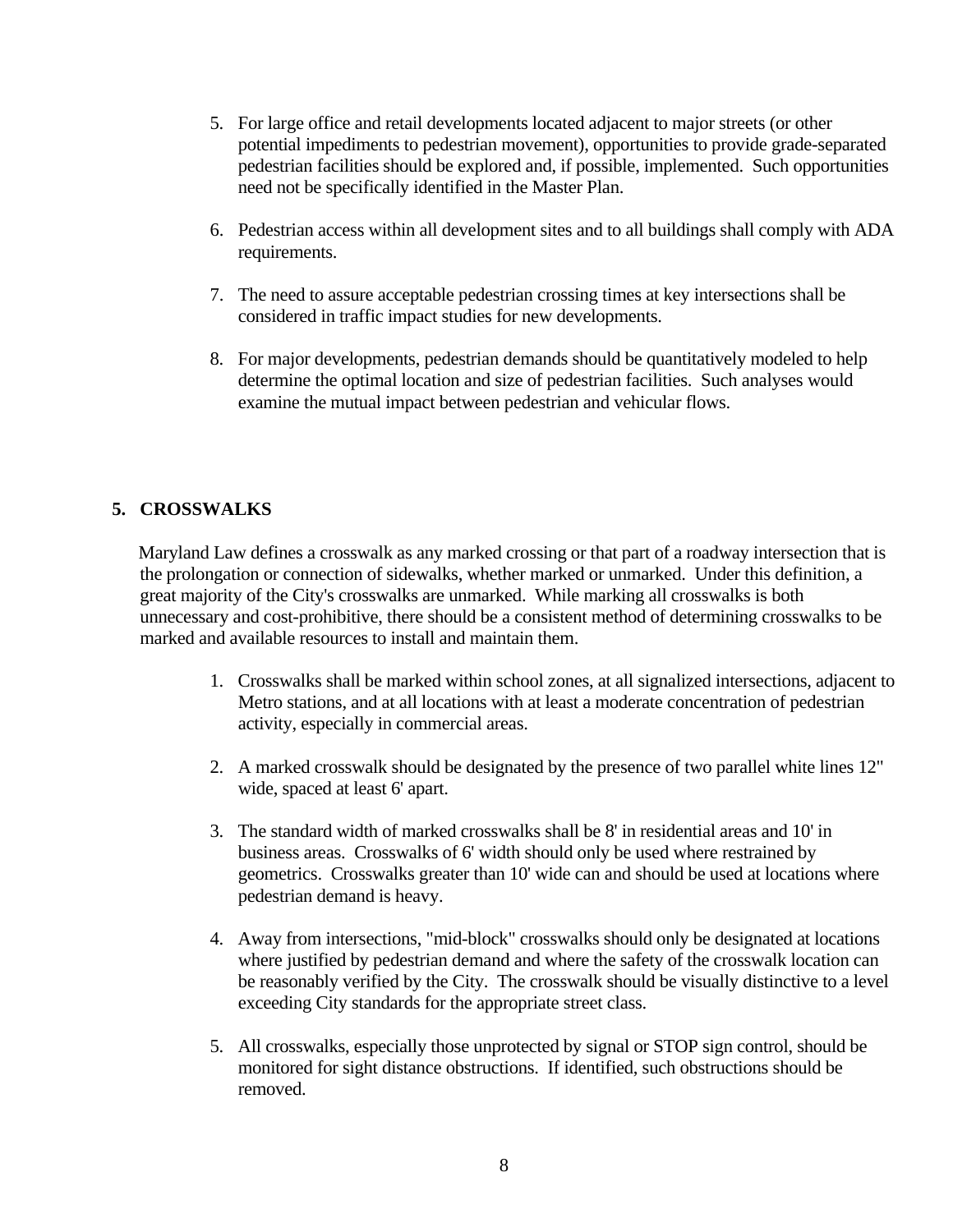- <span id="page-10-0"></span>6. Crosswalks shall be distinctively marked at the following locations:
	- a. Streets where the speed limit is greater than 35 mph.
	- b. Within school zones.
	- c. Mid-block locations.
	- d. Where the presence of a crosswalk may be otherwise unexpected.
- 7. Visually distinctive crosswalks should be used at any other location where special emphasis on the location of the crosswalk is needed.
- 8. For higher classifications of streets with heavier traffic, highly durable materials should be used to insure the sustained visibility and long service life of crosswalk markings.
- 9. In the acquisition of durable crosswalk materials, the City should seek out and specify materials that minimize polishing and the slippery surface that can result. This consideration is especially important for visually distinctive crosswalks.
- 10. Crosswalks at school zones, near metro stations, or other locations with heavy pedestrian activities should be marked with "Stop for Pedestrians" paddle signs in accordance with supplemental warrants to be adopted by the City.

#### **6. TRAFFIC SIGNALS AND SIGNS**

 City owned-traffic signals have been equipped with an appropriate complement of pedestrian signals and many have pedestrian countdown signal heads at signalized intersections.

- 1. Pedestrian countdown signals shall be installed and maintained at all signalized crosswalks that cross the "main street" signal movement, and where pedestrian movements potentially conflict with an exclusive (green arrow) turning movement.
- 2. Accessible Pedestrian Signals (APS) should be considered for all new and modified traffic signals where warranted by the Maryland MUTCD.
- 3. At individual locations, pedestrian signals may also be desirable for crossing "side" streets, where there is no conflict with exclusive turn movements.
- 4. All pedestrian signals shall be of an oversized (15") single-section design. Existing signals of twelve (12") two-section design may continue in use until the end of their useful service lives.
- 5. Pedestrian signals shall be designed and maintained to be free from obstructions.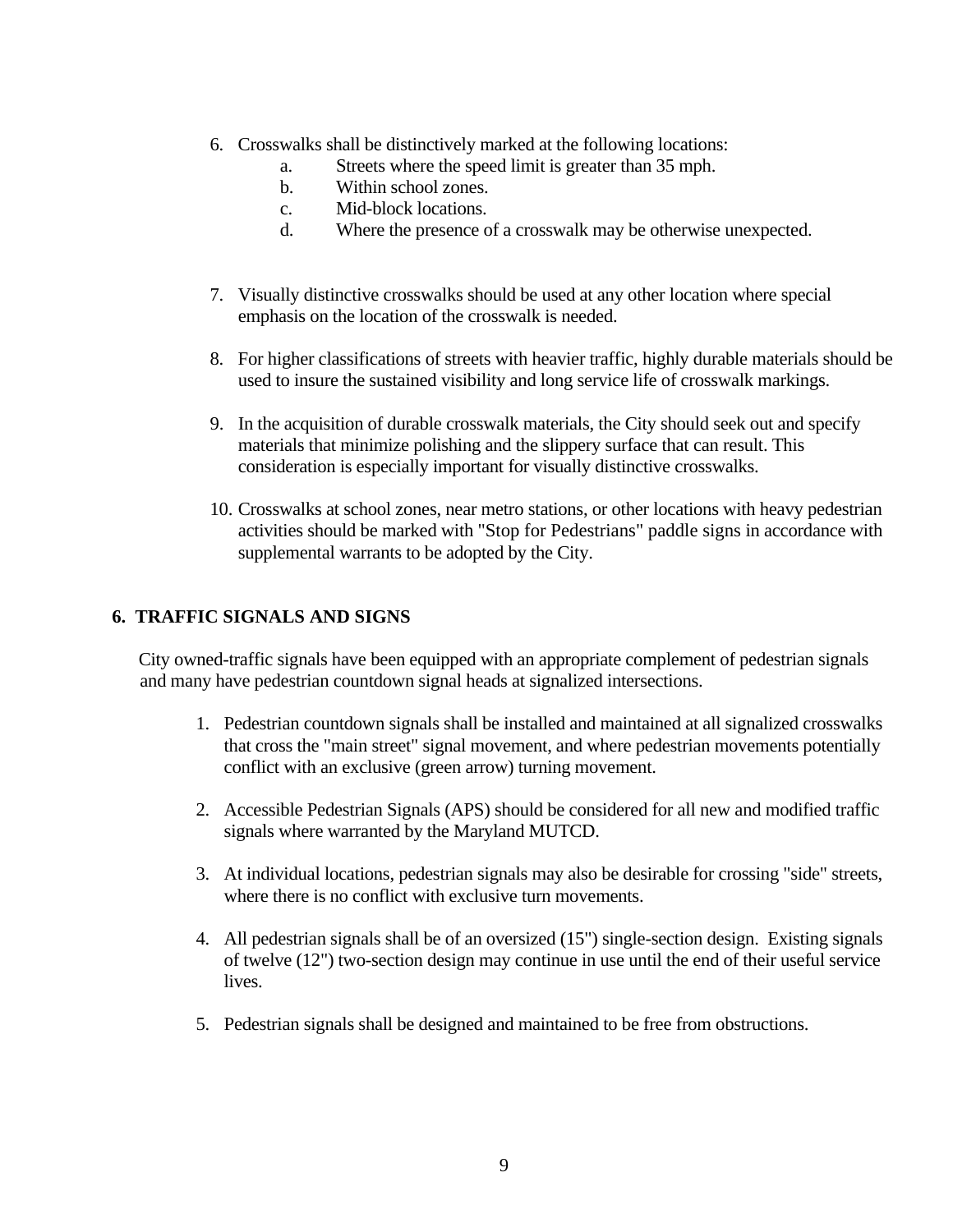- 6. The City should adopt and employ warrants included in the Manual on Uniform Traffic Control Devices (MUTCD), for traffic signal justification based on pedestrian usage. Special weighting should be assigned to the elderly, the disabled, and schoolchildren.
- 7. At signalized intersections, the City should seek opportunities to employ exclusive pedestrian intervals during which conflicting movements are stopped, consistent with sound congestion management practice, signal coordination requirements, and intersection capacity restraints. Exclusive pedestrian intervals may be applied to single crosswalk movements only, or, to the entire intersection.
- 8. The standard walking speed used to determine the flashing DON'T WALK interval for pedestrian signals shall be 3.5 feet per second. Speeds as low as 2.5feet per second should be employed at signals where a large number of elderly and/or disabled concentrate or where otherwise identified in supplemental warrants.
- 9. Signals should be timed taking into consideration pedestrian convenience and safety. In no case should cycle lengths of greater than 120 seconds be employed.
- 10. Pedestrian timing at intersections shall be considered in developmental traffic impact studies.
- 11. At locations where conflicts between pedestrians and turning traffic on a shared green signal are common, a sign directing motorists to "YIELD TO PEDESTRIANS WHEN TURNING" may be employed. For left turn control, this sign would supplement the overhead "LEFT TURN YIELD ON GREEN " signs customarily used at many intersections. Choice of sign should be based on the apparent greater conflict: turning vehicles versus pedestrians, or, turning vehicles versus opposing traffic.
- 12. At locations where conflicts between pedestrians and right turns on red signal are common, right turns on red should be prohibited using the MUTCD standard NO TURN ON RED sign. For ease of comprehension, time-of-day NO TURN ON RED restrictions are generally discouraged, but can be used with productive effect at locations where pedestrian demand is intermittent.
- 13. Where employed, traffic signal pushbuttons shall be conspicuously located and readily accessible to all pedestrians, including the disabled. Pushbuttons should be designed with minimum resistance to activation, and therefore, be placed such that pedestrians can activate pushbuttons without leaving the sidewalk or sidewalk ramp. .
- 14. At locations with consistently heavy pedestrian demand, automatic activation ("recall") of pedestrian signals should be employed, thereby eliminating the need for pushbuttons.
- 15. At every traffic signal, with or without pushbuttons, educational signs demonstrating the proper use of pedestrian signals shall be installed and maintained.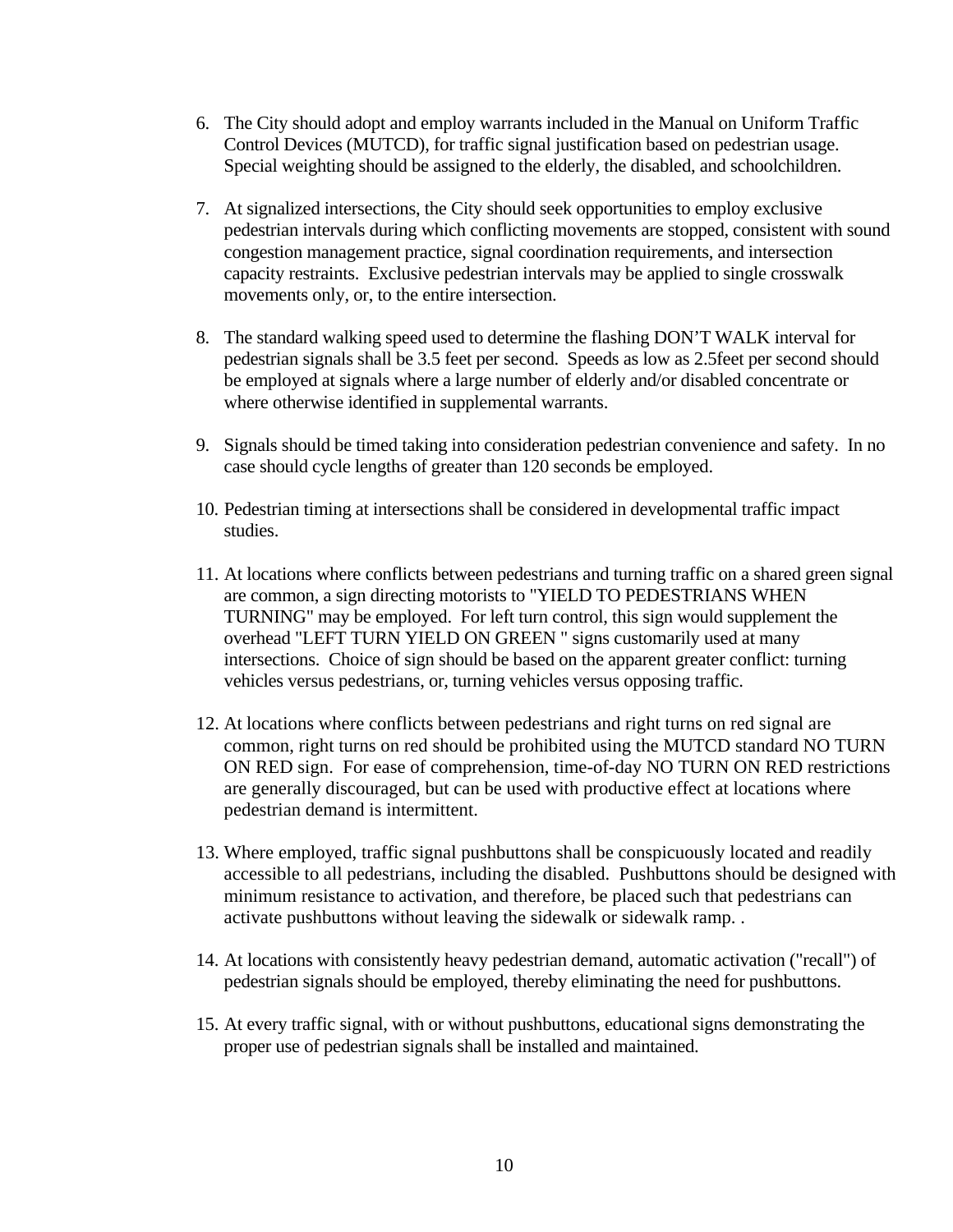- <span id="page-12-0"></span>16. School crossing signs complying with the MUTCD shall be posted at every marked crosswalk in a school zone not otherwise controlled by a traffic signal or STOP sign.
- 17. Pedestrian Crossing signs complying with the MUTCD shall be posted at all-mid-block and otherwise unexpected crosswalk locations not within school zones and not otherwise controlled by a traffic signal or a STOP sign.
- 18. At locations where safety experience or field observation indicate, School Crossing and Pedestrian Crossing signs may be accompanied by a special STOP FOR PEDESTRIANS IN CROSSWALK sign.
- 19. On streets where pedestrian demand is high but crossing activity is not or cannot be concentrated (apartment complexes, office parks), a special Pedestrian Area warning sign similar to the standard MUTCD Pedestrian Crossing sign may be employed.
- 20. The City shall maintain a list of innovative pedestrian safety traffic signals and signs and shall consider implementing them where appropriate. In selecting fonts for signs, the City should comply, to the extent possible, with general traffic engineering standards.

#### **7. ENFORCEMENT AND SECURITY**

 Enforcement of laws, for both traffic control and public security, are an important component in sustaining safe and efficient pedestrian activity. The law also provides the means to insure that property owners keep sidewalks free from hazard and obstruction. As needed, new legislation can and should be considered to further protect pedestrian interests and to remedy problems that might be identified.

1. Police agencies shall actively enforce laws that encourage the safety of pedestrians. Conflicts instigated by motorists should be vigorously addressed in accordance with Maryland and City laws. Among the most common of these conflicts are:

- a. Violation of the pedestrian's right-of-way on the "common green" at traffic signals by motorists turning left or right.
- b. Failure to yield to the pedestrian's right-of-way at unsignalized crosswalks.
- c. Failure of motorists to stop before turning right on red, and failure to detect conflicting pedestrians, especially those approaching from the motorist's right.
- d. Violation of red signals.
- e. Blockage of sidewalks by parked vehicles.
- 2. The Police shall also focus efforts on safety violations by pedestrians, such as proceeding against DON'T WALK signals, and discourage practices such as walking/running in the street where an adjacent sidewalk is readily available.
- 3. Unsafe pedestrian-based advertising and soliciting on public streets and sidewalks shall be discouraged.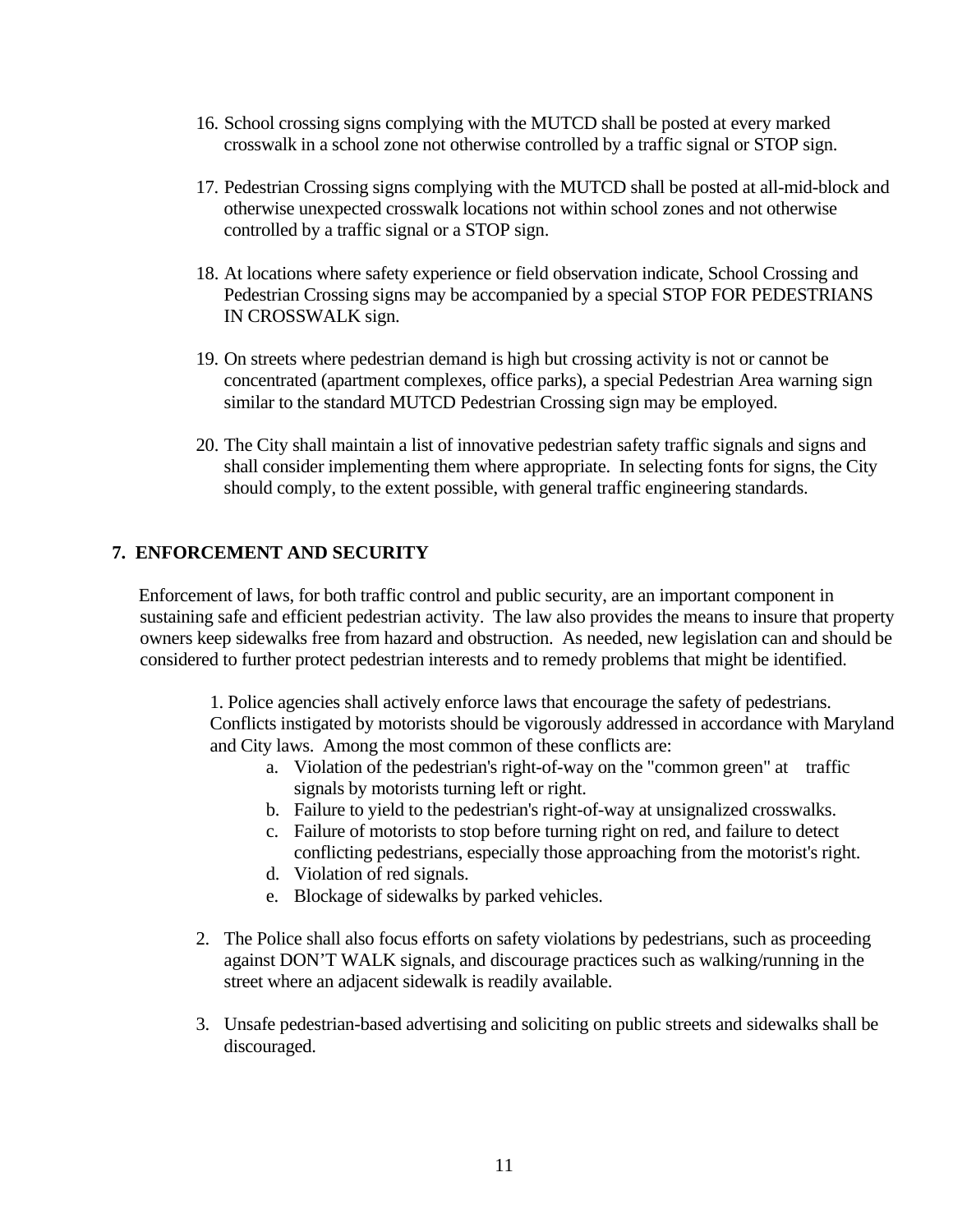- 4. Bicycle and scooter patrols should be applied to the enforcement of traffic laws affecting pedestrians.
- 5. Uniformed crossing guards should continue to provide directed traffic movement around schools during key hours.
- 6. Police traffic control of intersections may be exercised during periods of high pedestrian movement in business areas, during special events, and in the event of the planned or unplanned shutdown of traffic signals. As an option, traffic may be directed by trained and uniformed (or similarly designated) civilians, under Police supervision. For planned non-public events, the City shall establish and charge a fee to provide traffic control either by sworn officers or designated civilians.
- 7. The personal security of pedestrians, both day and night, should be a high Police priority. Stress should be placed on enclosed facilities and on sidewalks where street furniture or adjacent buildings may provide easy concealment. To further enhance pedestrian security, Neighborhood Watch and Business Watch programs should be publicized and encouraged.
- 8. City Police shall review all development and major construction plans to help assure that pedestrian security is maximized.
- 9. In the interest of providing a safe walking environment at night, lighting shall be provided on all sidewalks consistent with respective City standards for each classification of street. Non-sidewalk pedestrian facilities such as grade separations and subdivision pathways shall be illuminated to a reasonable standard where there is a particular public safety concern. In areas where there has been a pattern of endangerment to pedestrians, or where the Police believe such a potential exists, illumination greater than that suggested by the normal street lighting standards should be provided.
- 10. The City's Division of Inspection Services shall take an active role in insuring that snow and ice are expeditiously removed from sidewalks, and that sidewalks are kept clear of overhanging branches and other overgrowth.
- 11. The City's Police Department shall provide weekly pedestrian and bicycle accident reports to the Traffic and Transportation Division, including fatality reconstruction reports.

#### **8. EDUCATION**

 In any aspect of traffic movement and control, programs of engineering and enforcement are ineffective without the third "E" -- education. This is especially the case where pedestrians are concerned.

1. Driver education should stress pedestrian prerogatives and pedestrians should also receive education about vehicle law concerning pedestrians. Driver education should also be targeted to non-English speakers.